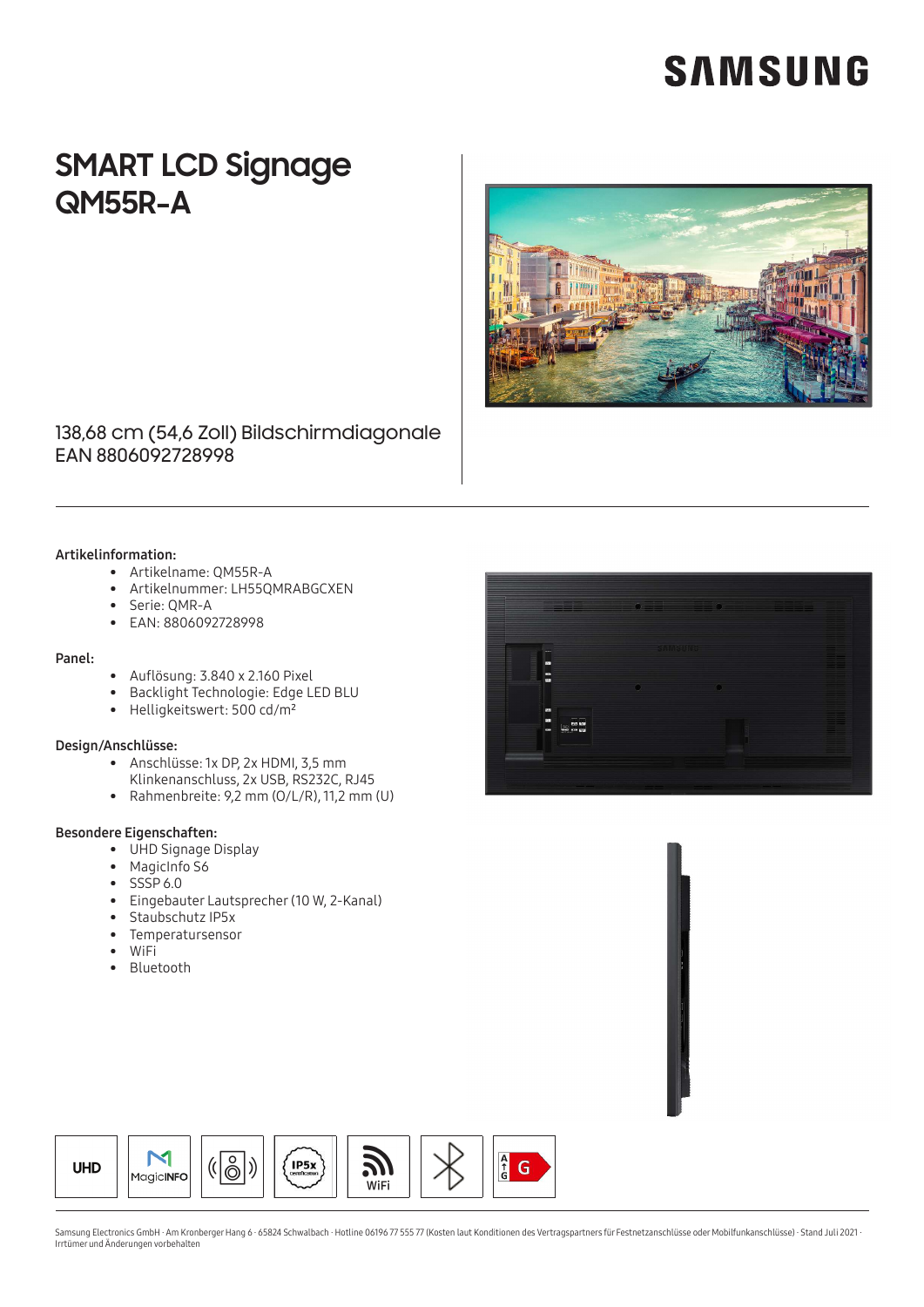## **SAMSUNG**

### **Technische Daten QM55R-A**

| Artikelinformationen       |                                                      |
|----------------------------|------------------------------------------------------|
| Artikelname                | QM55R-A                                              |
| Artikelnummer              | LH55QMRABGCXEN                                       |
| EAN                        | 8806092728998                                        |
| <b>Display</b>             |                                                      |
| LCD Technologie            | a-si TFT/S-PVA                                       |
| Backlight Technologie      | Edge LED BLU                                         |
| Bildschirmgröße            | 138,68 cm (54,6 Zoll)                                |
| Pixelabstand               | 0,315 mm                                             |
| Aktiver Anzeigebereich     | 1.209,60 (H) x 680,40 (V)                            |
| Auflösung (nativ)          | 3.840 x 2.160 Pixel                                  |
| Bildformat                 | 16:9                                                 |
| Helligkeitswert (typ.)     | 500 cd/m <sup>2</sup>                                |
| Kontrast (typ.)            | 4000:1                                               |
| Reaktionszeit (G/G)        | 8 ms                                                 |
| Betrachtungswinkel (H/V)   | 178°/178°                                            |
| Haze-Wert                  | 25%                                                  |
| Pivotbetrieb-Unterstützung | Ja                                                   |
| Betriebsdauer              | 24/7                                                 |
| Touchfähigkeit             | N/A                                                  |
| Touch-Technologie          | N/A                                                  |
| <b>Farben</b>              |                                                      |
| Anzahl der Farben          | 16,7 M. (True Display) 1,07 Mrd. (Ditherd<br>10 bit) |
| Farbraumabdeckung          | 92% (DCI-P3, CIE 1976)                               |
| Synchronisationsrate       |                                                      |
| Horizontal                 | $30 - 81$ kHz                                        |
| Vertikal                   | $48 - 75$ Hz                                         |
| Max. Pixel Frequenz        | 594 MHz                                              |

| Konnektivität               |                                                                                                                                           |
|-----------------------------|-------------------------------------------------------------------------------------------------------------------------------------------|
| Eingang RGB                 | 1x Display Port 1.2                                                                                                                       |
| Eingang Video               | 2x HDMI (HDCP 2.2)                                                                                                                        |
| Eingang Audio               | 3,5 mm Klinkenanschluss, HDMI/Audio<br>(Common)                                                                                           |
| Eingang USB                 | 2x USB 2.0                                                                                                                                |
| Ausgang RGB                 | N/A                                                                                                                                       |
| Ausgang Video               | N/A                                                                                                                                       |
| Ausgang Audio               | 3,5 mm Klinkenanschluss                                                                                                                   |
| Ausgang USB                 | N/A                                                                                                                                       |
| Externe Steuerung           | RS232C (In/Out) durch 3,5 mm<br>Klinkenanschluss, RJ-45                                                                                   |
| <b>Externer Sensor</b>      | IR Ambient                                                                                                                                |
| WiFi                        | Ja (802.11ac)                                                                                                                             |
| Screen Mirroring (Miracast) | Ja                                                                                                                                        |
| Ethernet                    | Ja                                                                                                                                        |
| HDBaseT                     | N/A                                                                                                                                       |
| Bluetooth                   | Ja                                                                                                                                        |
| <b>Media Player</b>         |                                                                                                                                           |
| SoC Generation              | 6. Generation (SSSP 6.0)                                                                                                                  |
| Betriebssystem              | Tizen 4.0 (VDLinux)                                                                                                                       |
| Prozessor                   | Cortex A72 1,7 GHz Quad-Core CPU                                                                                                          |
| On-Chip Cache Memory        | L1 Instruction Cache: 48KB L1 Data<br>Cache: 32KB L2 Cache: 2MB                                                                           |
| Taktrate                    | 1,7 GHz                                                                                                                                   |
| <b>RAM</b>                  | 2,5 GB LPDDR4 1,5 GHz 64 bit                                                                                                              |
| Grafikeinheit               | Grafikauflösung: 1.920 x 1.080<br>Ausgabeauflösung: bis zu 3.840 x 2.160                                                                  |
| Speicher (eMMC)             | 8GB (3,88 GB belegt durch O/S, 4,12 GB<br>verfügbar)                                                                                      |
| Multimedia                  | Video Decoder: MPEG-1/2/4, H.263,<br>H.264/AVC, UHD H.264/AVC, VC-1,<br>AVS+, HEVC, JPEG, PNG, VP8, VP9<br>Audio Decoder : AC3 (DD), MPEG |
| IO Ports                    | <b>USB 2.0</b>                                                                                                                            |
| Software Kompatibilität     |                                                                                                                                           |
| MagicInfo Express 2         | Ja                                                                                                                                        |
| MagicInfo Premium S         | Ja, Player S6                                                                                                                             |
| MagicInfo Premium i         | optional                                                                                                                                  |
| Magic IWB                   | N/A                                                                                                                                       |
| <b>MDC</b>                  | Ja, via Lan, WLAN oder RS232                                                                                                              |
| Color Expert                | Ja (limitiert)                                                                                                                            |
| <b>Videowall</b>            |                                                                                                                                           |
| Videowall H/W               | Ja                                                                                                                                        |
| Videowall S/W               | optional per MagicInfo (Lizenzpflichtig)                                                                                                  |
| Daisy Chain                 | N/A                                                                                                                                       |